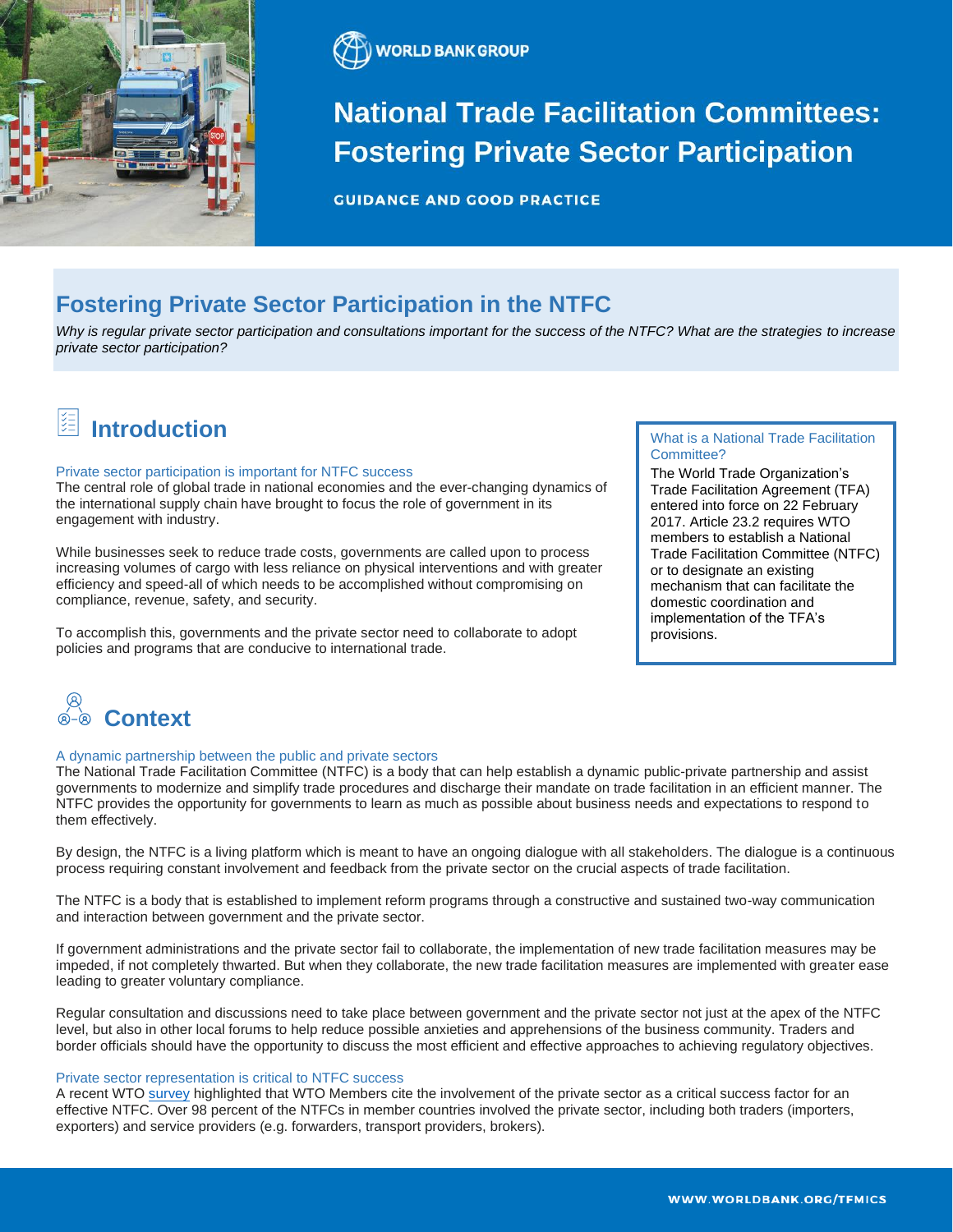Representation of the private sector in NTFCs is often at the 'association' level - including the chamber of commerce; freight forwarders associations; importer or exporter associations; shippers/carrier associations; and major industries. Where ports, airports, clearance terminals or warehousing facilities are privatized, representation is done by a trade body or individual senior managers.

#### Potential roles of the private sector

- Participate in meetings to identify constraints and validate reforms
- Provide transparency and input into solutions that work
- Need to be committed for the long term
- Provide a platform for close and ongoing consultations
- Contribute to the prioritization and implementation of TFA-related measures
- Contribute to the private sector outreach effort on TFA.

#### Multi-tiered decision-making process

Many countries adopt a multi-tiered decision-making process to separate the issues at the policy and strategic level (government) from those at the operational and technical levels (business). Steering committees and technical working groups are often formed to lead implementation.

Whilst countries agree that the private sector's role is essential for the success of the NTFC, there is no one-size fits all model. Different approaches include:

- *Consultative role:* The private sector is involved through consultations (i.e. they are not part of the committee, but they engage in the dialogue).
- *Official membership in the NTFC:* The private sector sits on the NTFC or on a relevant sub-committee.

#### Driven by commercially meaning reforms

According to the same WTO survey, the TFA implementation process should be driven by commercially meaningful reforms, which, in turn, provides increased business community support for the work of the national committees.

#### Inclusive representation

The WTO survey also noted that an inclusive approach for private sector participation is a success factor in NTFCs. Within the private sector, there are many competing interests. Not only among traders themselves, but also among companies that provide services to traders (e.g. customs brokers, transport companies, freight forwarders, banks, logistics companies, etc.). It is beneficial for NTFCs to work with a wide range of organizations, including business organizations, business councils, SME associations, cross-border associations, customs brokers, transporters, and freight-forwarding companies.

In addition to diverse private sector inputs, ensuring a strong voice of MSMEs and participation of women-led businesses is needed. Some countries have targeted policies to bring more women on board in NTFCs and ensure a more inclusive approach is being considered when implementing trade facilitation reforms.

However, the WTO survey also cautions on striking the balance in terms of inclusiveness, as having too many participants can have a negative impact on the NTFC's level of efficiency and impede the committee's ability to reach consensus on decisions.

#### Private sector needs and expectations from the NTFC

A good-quality organized and informed private sector that can make its case to government is key in the NTFC process. Principles for effective private sector engagement:

- *Joint vision:* The private sector needs to be involved in the agenda setting to make them more committed to the work of the NTFC.
- *Professional:* Consultations need to be well-prepared and conducted in a professional manner with rigorous follow-up.
- *Meaningful collaboration:* NTFCs are not only a mechanism for joint collaboration, but they must be meaningful and functional. The consultations should be safe environments where all parties can exchange ideas, encourage each other to be ambitious, build trust, and understand and manage differences of opinion and interests. Key to this is ensuring that consultations are a two-way dialogue and based on mutual benefits.
- *Relevant agendas:* Reform agendas need to be relevant for the private sector and address bottlenecks in the supply chain. The private sector is on the front line of trade. They have first-hand knowledge of problems and a privileged perspective on possible solutions.
- *Results oriented and transparent:* NTFCs that are results oriented with clear plans and monitoring tools gain more interest from private sector representatives, such as dashboards to communicate reform progress.

#### Important role of the NTFC secretariat

The role of the NTFC secretariat is important. Its purpose is not to solely organize meetings, but to manage and drive the reform process so that the private sector can effectively participate. Essential to this is developing linkages between local and national interests, ensuring the right players are around the table, demonstrating progress in terms of results and gaps, having effective meetings with clear agendas, minutes and accountability on action points, etc.

#### Encouraging innovation and challenging the status quo

In some cases, there are cultural clashes between the private and public sectors. It is important for NTFCs to adopt a culture that enables businesses to encourage innovation and challenge the status quo. If the NTFC operates only at a strategic policy level, it may lose the interest of the private sector – who are more interested in the everyday challenges they face. The trade facilitation reform process must be relevant to the private sector.